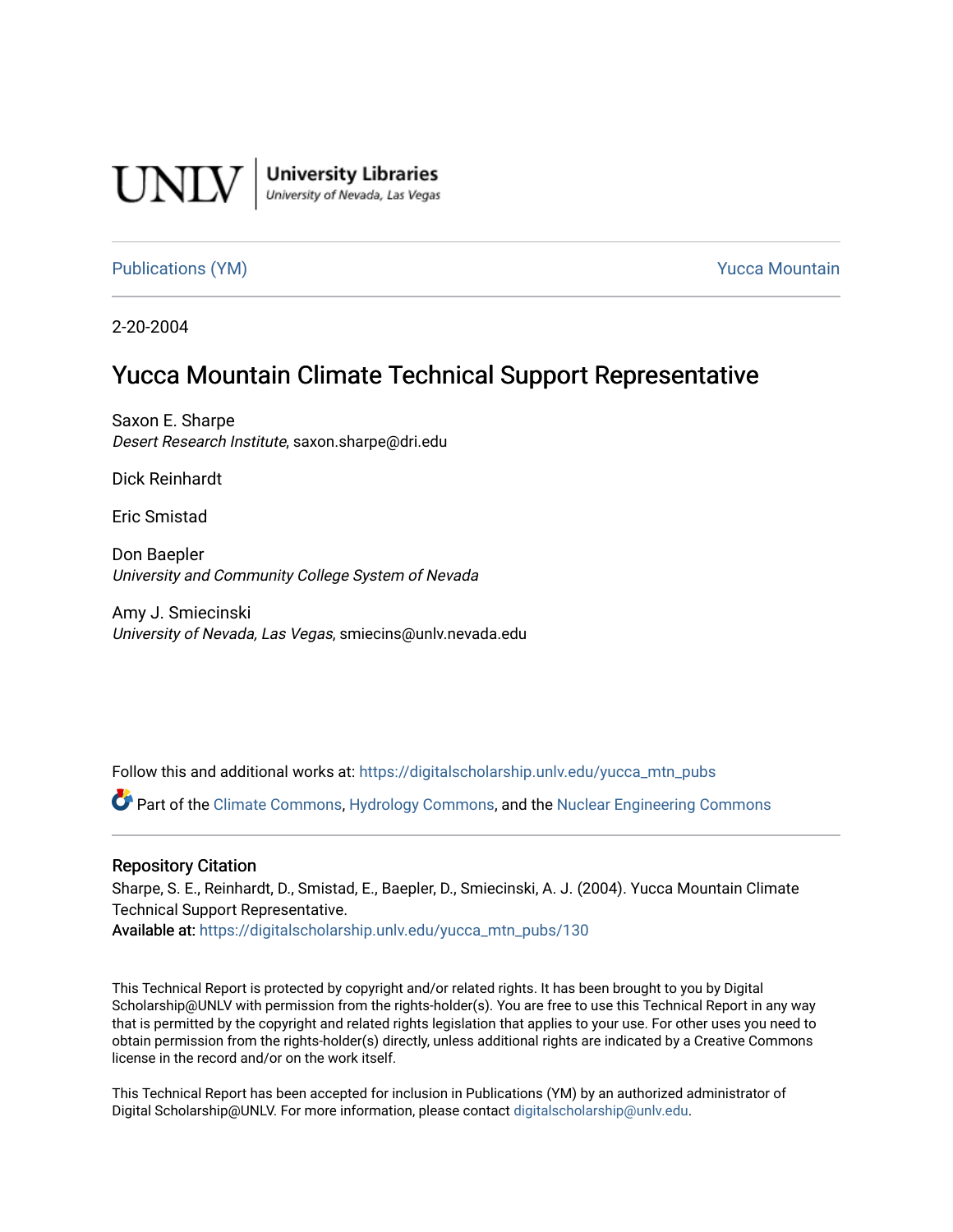<span id="page-1-0"></span>

# *Nevada System of Higher Education*  **DOCUMENT CHANGE NOTICE (DCN)**

**page 1 of \_1\_** 

#### **DCN No. 1 dated** [see latest approval date below]

#### **to Document No.** SIP-DRI-031, **Revision Q, Effective Date: 2/20/2004.**

**Document Title:** Yucca Mountain Climate Technical Support Representative

#### **Identify applicable affected page, section, paragraph, attachment, exhibit, table, figure, or other:**

#### **Replace the following:**

Page 5 of 8, first full paragraph, second to last sentence: delete "and Precipitation Sites 401, 405, and 415"

Page 6 of 8, under Software and Models heading, last sentence of paragraph: delete "The Western Climate Data System (WCDS v9.04) program and"

Page 7 of 8, under Data Recording, Reduction, and Reporting heading,

First paragraph, second sentence: change "WCDS v9.04" to "WCDS v. 9.05"

First paragraph, third sentence: remove "and 3 precipitation stations"

Second paragraph, second sentence: replace "It is not expected that this program will contain unqualified data but if so, it", with "If this project contains unqualified data, the data"

| Approved by:                                                                                                                                                                                   |
|------------------------------------------------------------------------------------------------------------------------------------------------------------------------------------------------|
| Date: $4/14/06$<br>PL<br>(Signature)                                                                                                                                                           |
| Print name: Saxon Sharpe                                                                                                                                                                       |
| Date: 4-19-06<br>QA Manager:<br>(Signature)                                                                                                                                                    |
| Print name: Amy Smiecinski                                                                                                                                                                     |
| QA Manager evaluated acceptability that it does not violate quality requirements, and for impacts to other procedures; signature above<br>documents this evaluation as successfully completed. |
| .                                                                                                                                                                                              |

Attach this DCN as first page of hard copies of document, if any.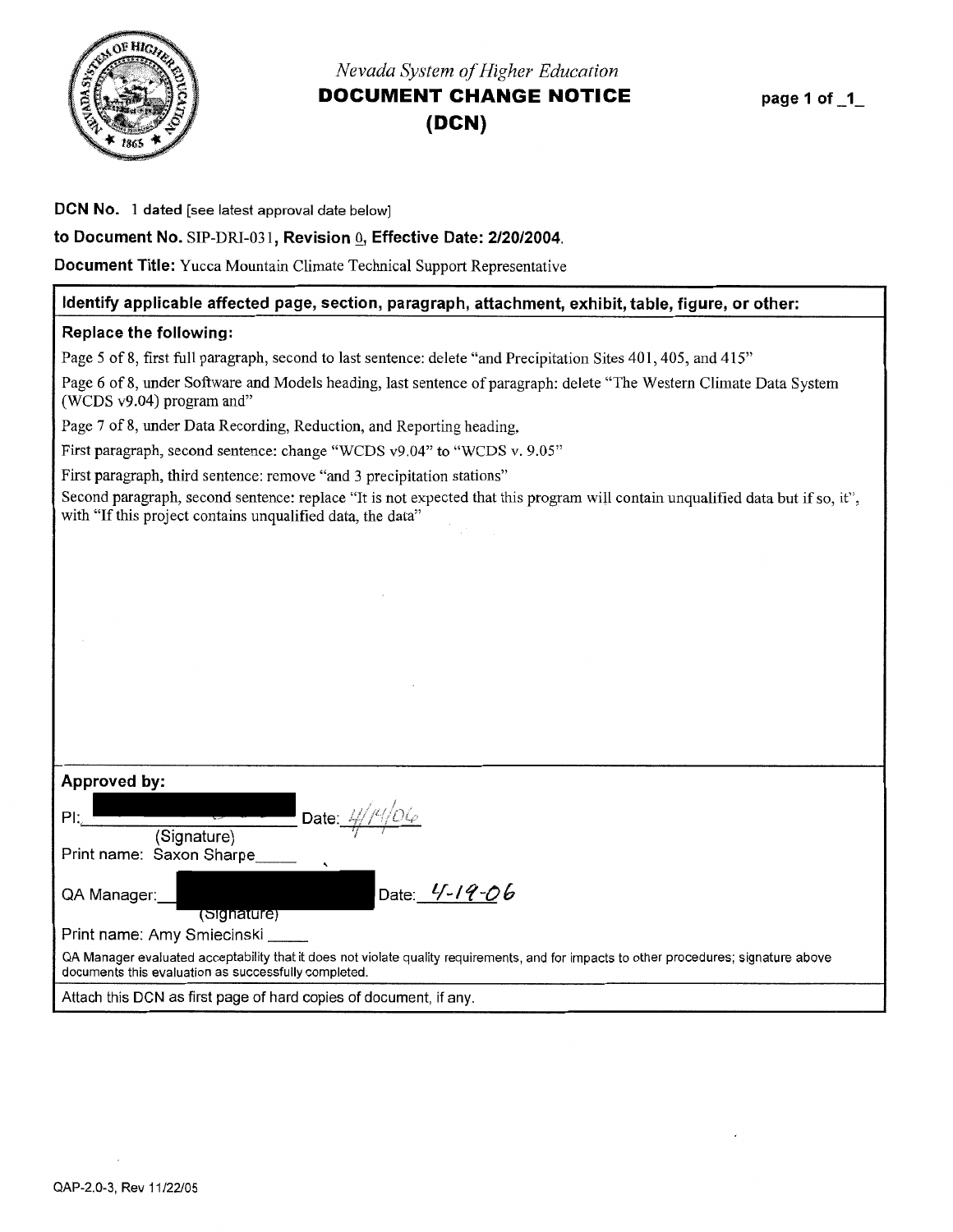

# University and Community College System of Nevada (UCCSN) Scientific Investigation Plan (SIP)

 $\hat{\boldsymbol{\beta}}$ 

| <b>Task Title:</b>     | TASK ORD-FY04-012, Yucca Mountain Climate Technical<br><b>Support Representative</b> |                        |
|------------------------|--------------------------------------------------------------------------------------|------------------------|
| Document Number:       | <b>SIP-DRI-031</b>                                                                   |                        |
| Revision:              | $\bf{0}$                                                                             |                        |
| <b>Effective Date:</b> | <b>February 20, 2004</b>                                                             |                        |
| Author:                | Saxon Sharpe                                                                         | Date                   |
| Approvals:             | <b>Technical Reviewer</b><br>Dick Reinhardt                                          | $\frac{2/(B/O4)}{200}$ |
|                        | स्ट⊽स<br>Technical Task Representative<br>Eric Smistad                               | $\frac{2/18}{2}$       |
|                        | Project Director v<br>Donald H. Baepler                                              | 1/19/04                |
|                        | QA Manager<br>Amy Smiecinski                                                         | $3 - 19 - 04$          |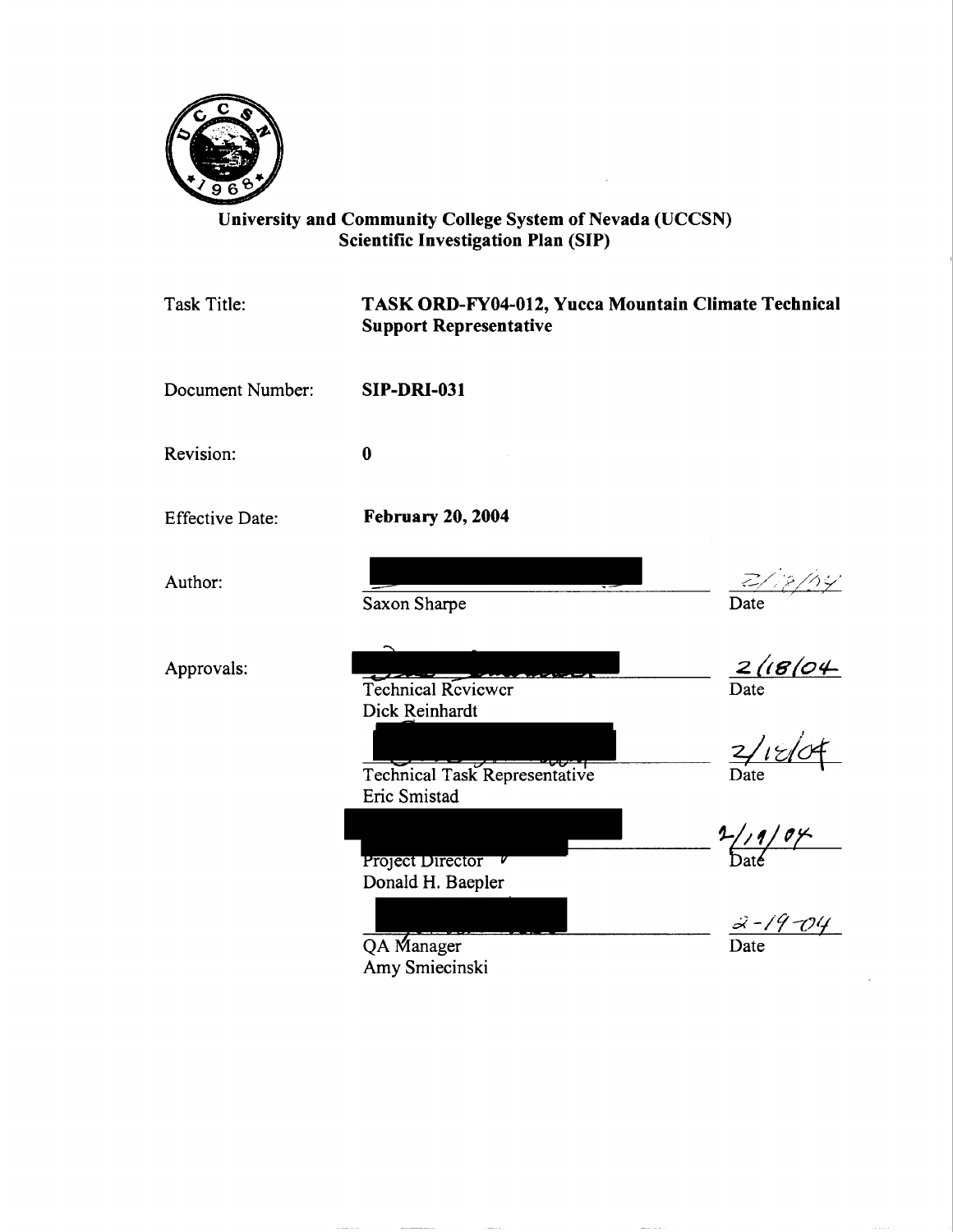# **REVISION HISTORY**

| <b>Revision</b> | <b>Effective</b> |                                          |
|-----------------|------------------|------------------------------------------|
| <b>Number</b>   | Date             | <b>Description and Reason for Change</b> |
| Rev. 0          | 02/20/2004       | Initial Issue                            |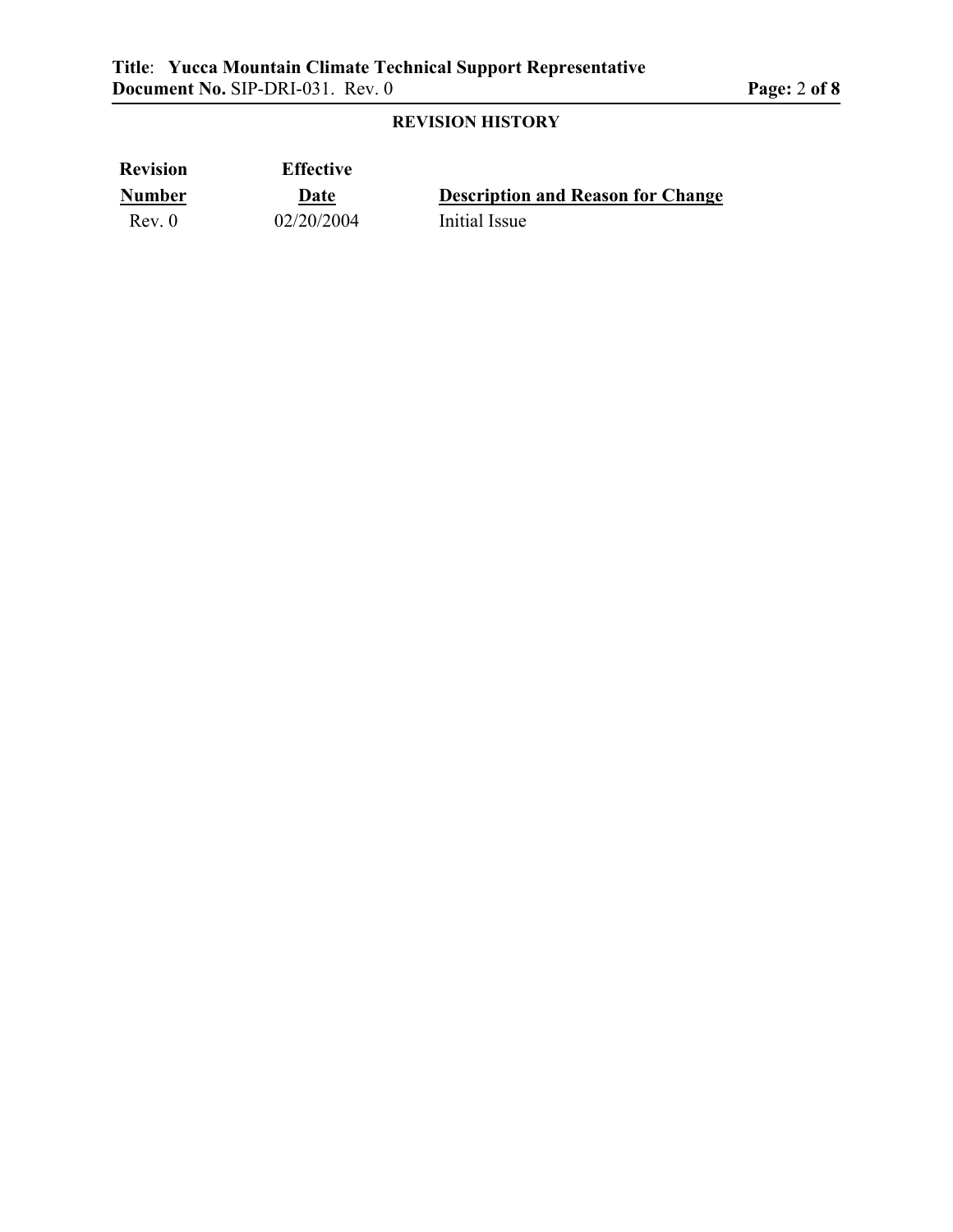# **INTRODUCTION**

The principal investigator (PI), Saxon Sharpe, for Task ORD-FY04-012, DOE Cooperative Agreement DE-FC28-04RW12232, will serve as Yucca Mountain Climate Technical Support Representative for the Department of Energy (DOE) in a series of activities related to past, present, and future climate for the Yucca Mountain Project (YMP) climate program.

As stated in the Viability Assessment of a Repository at Yucca Mountain: "Climate and its changes over time directly affect system performance at Yucca Mountain." Currently, information from climate studies is used in models that support the Total System Performance Assessment and Licensing Application. It is a model component of all key attributes in the repository safety strategy (limited water contacting waste package, long waste package lifetime, low rate of release of radionuclides from breached waste packages, and radionuclide concentration reduction during transport from the waste packages). Elements of the climate program are also directly related to the Nuclear Regulatory Commission's (NRC) Key Technical Issue of Unsaturated and Saturated Zone Flow Under Isothermal Conditions and, in addition, address other NRC Key Technical Issues.

#### **SCOPE AND OBJECTIVES**

The objective of Task ORD-FY04-012, Yucca Mountain Climate Technical Support Representative, is to provide the Office of Civilian Radioactive Waste Management (OCRWM), DOE, with expertise on past, present, and future climate scenarios and to support the technical elements of the climate program. The Climate Technical Support Representative will explain, defend, and interpret the YMP climate program to the various audiences during Site Recommendation and Licensing Application. This technical support representative will support DOE management in the preparation and review of documents, participation in comment response for the Final Environmental Impact Statement, the Site Recommendation Hearings, the NRC Sufficiency Comments, and other forums as designated by DOE management. This work is subject to the requirements of the UCCSN Quality Assurance Program.

Tasks will be performed as needed throughout the following years related to past, present, and future climate states in the Yucca Mountain region. These include but are not limited to representing the Department of Energy (DOE) at meetings and hearings, and reviewing and commenting on climate-related reports, documents, and activities. Subtasks associated with this contract include: providing expertise during technical and public comment response processes; acting as DOE representative at Nuclear Waste Technical Review Board meetings and other external review group meetings; preparing presentation materials as required; supporting Licensing Application activities that pertain to technical elements of the climate program; and working with Lawrence Berkeley National Laboratory, Los Alamos National Laboratory, U.S. Geological Survey, Sandia National Laboratory, and the Bechtel SAIC Company as needed.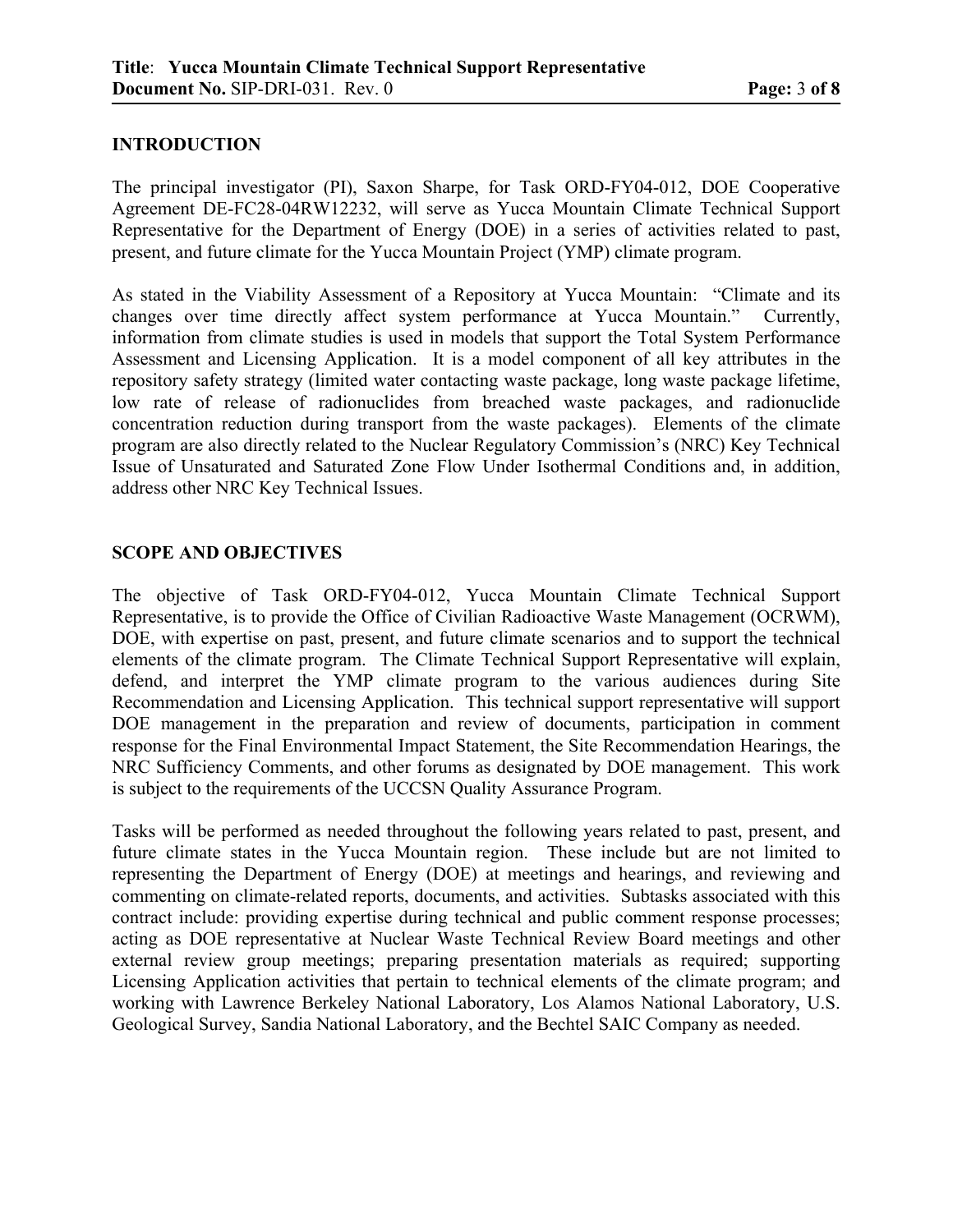Responsibilities include, but are not limited to, the following:

- Maintain expertise in the technical elements of the climate program to support the preparation and review of documents.
- Provide expertise during technical and public comment response processes.
- Act as DOE representative at Nuclear Waste Technical Review Board meetings and other external review group meetings. Prepare presentation materials as required.
- Author, co-author, review or revise documents as needed.
- Support Licensing Application activities that pertain to technical elements of the climate program by providing technical expertise on past and future climate scenarios.
- Work with Lawrence Berkeley National Laboratory, Sandia National Laboratories, U.S. Geological Survey, the Bechtel SAIC Company, and other contractors as requested.

Results from the previous contract (Task 21) include the following reports, papers, and presentations:

- ♦ *Future Climate Analysis-10,000 to 1,000,000 Years After Present Rev 00.*
- ♦ *Future Climate Analysis-10,000 to 1,000,000 Years After Present Rev 01.*
- ♦ *Reconstructing Past and Forecasting Future Climate at Yucca Mountain, Nevada* at the 9th International High-Level Radioactive Waste Management Conference in Las Vegas, NV.
- ♦ *Performance Assessment-Natural System Future Climate Analysis- 10,000 to 1,000,000 Years after Present* to Nuclear Waste Technical Review Board, Arlington, Virginia, meeting.
- ♦ *Estimating Climate and Unsaturated Zone Moisture Flux For the Past 24,000 Years at the Nevada Test Site* for Climate Variability of the Eastern North Pacific and Western North America Conference.
- ♦ *Glacial and Interglacial Patterns in the Devils Hole, Nevada, Record: Are We Currently in Marine Isotope Stage 3?* for Climate Variability of the Eastern North Pacific and Western North America Conference.

This work is subject to University and Community College System of Nevada (UCCSN) Quality Assurance (QA) Program requirements. This Scientific Investigation Plan presents an independent confirmatory study supporting previously gathered information.

#### **APPROACH**

The PI uses data from peer-reviewed articles on past climate and paleoenvironments to determine the magnitude, duration, and timing of past climate states and projects those into the future. The PI also directs and coordinates compilation of modern climate summaries from regional climate stations in the Yucca Mountain area. The sequence of work will be to respond in a timely manner to requests from DOE to perform tasks listed above. Work is documented in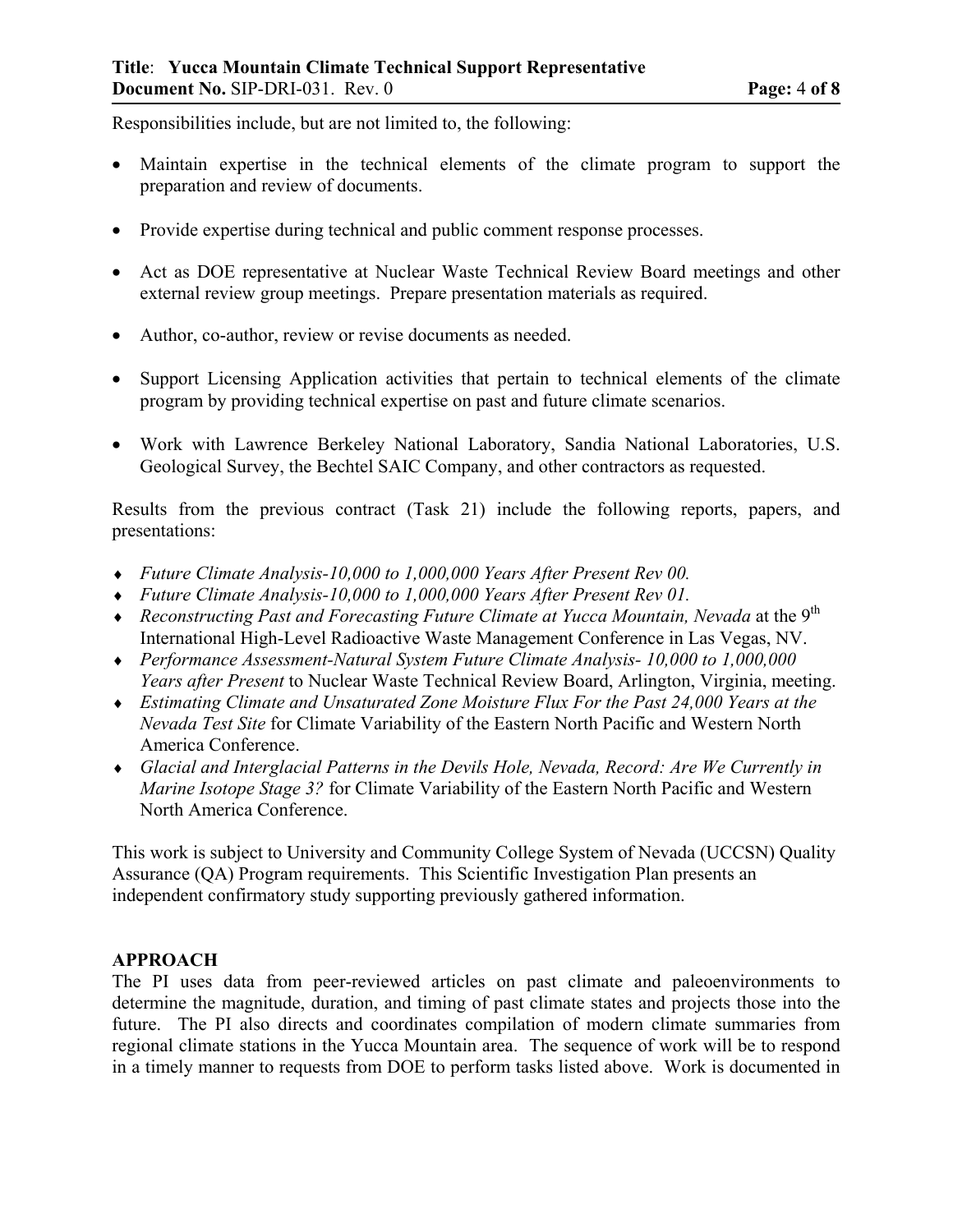written reports. There are no observations, measurements, or field work associated with the project. No special controls, environmental conditions, processes, and/or skills are required.

The Modern Climate Summaries task summarizes data from regional stations, Yucca Mountain stations, and Nevada Test Site stations (which all record on different time scales and measure different climate elements) so that users can create tables and graphs for different climate parameters through an interactive web user interface. Regional stations may include: Austin, Amargosa Farms, Garey, Battle Mountain, Beatty, Beatty 8N, Caliente, Desert National Wildlife Refuge, Elko Municipal Airport, Ely, Yelland Field, Indian Springs, Mercury Desert Rock Airport, Las Vegas McCarran International Airport, Pahranagat Wildlife Refuge, Pioche, Ruby Lake, Snowball Ranch, Tonopah, Tonopah Airport, Winnemucca Municipal Airport, 4JA, and Area 12 Mesa. Yucca Mountain Sites include Sites 1 through 9 and Precipitation Sites 401, 405, and 415. Nevada Test Site Stations include about 25 stations. [See DCN #1](#page-1-0)

Deliverables associated with completing this task follow:

**SCHEDULE** 

 $\overline{a}$ 

- $\bullet$  Create data summaries<sup>1</sup> from available data from the beginning of period of record for each station through 2002 (or 2003 if available).
- ♦ Develop station history files from 1985-2002 (or 2003 if available) for YM stations from available data.
- ♦ Obtain Nevada Test Site Network (different from Yucca Mountain network) historical digital 15-minute data and reformat into internal Western Regional Climate Center (WRCC) format.
- ♦ Complete web interface for access to the above data. Develop web page and links modeled after existing special purpose pages at Western Regional Climate Center.

If a subtask is later evaluated as non-quality affecting, the DOE Technical Task Representative will be notified in writing and a revised SIP will be written and sent to the QA Manager.

| <b>Completion Date</b> |
|------------------------|
| ongoing                |
| ongoing                |
| 6/1/04                 |
| 7/1/04                 |
| 8/1/04                 |
| ongoing                |
| 9/1/04                 |
| 9/30/08                |
|                        |

<sup>&</sup>lt;sup>1</sup> Includes temperature (extreme maximum, mean maximum, mean, mean minimum, extreme minimum); snowfall (maximum daily, monthly maximum, daily maximum); precipitation (mean, monthly maximum, mean minimum, extreme maximum, maximum 1, 6, and 24-hour totals); number of days with precipitation of 0.01 inch or more; temperature (32 ºC and above, 0 ºC and below); mean barometric pressure; mean relative humidity at different hours; wind speed (mean, fastest 1 minute, direction, peak 3-second gusts).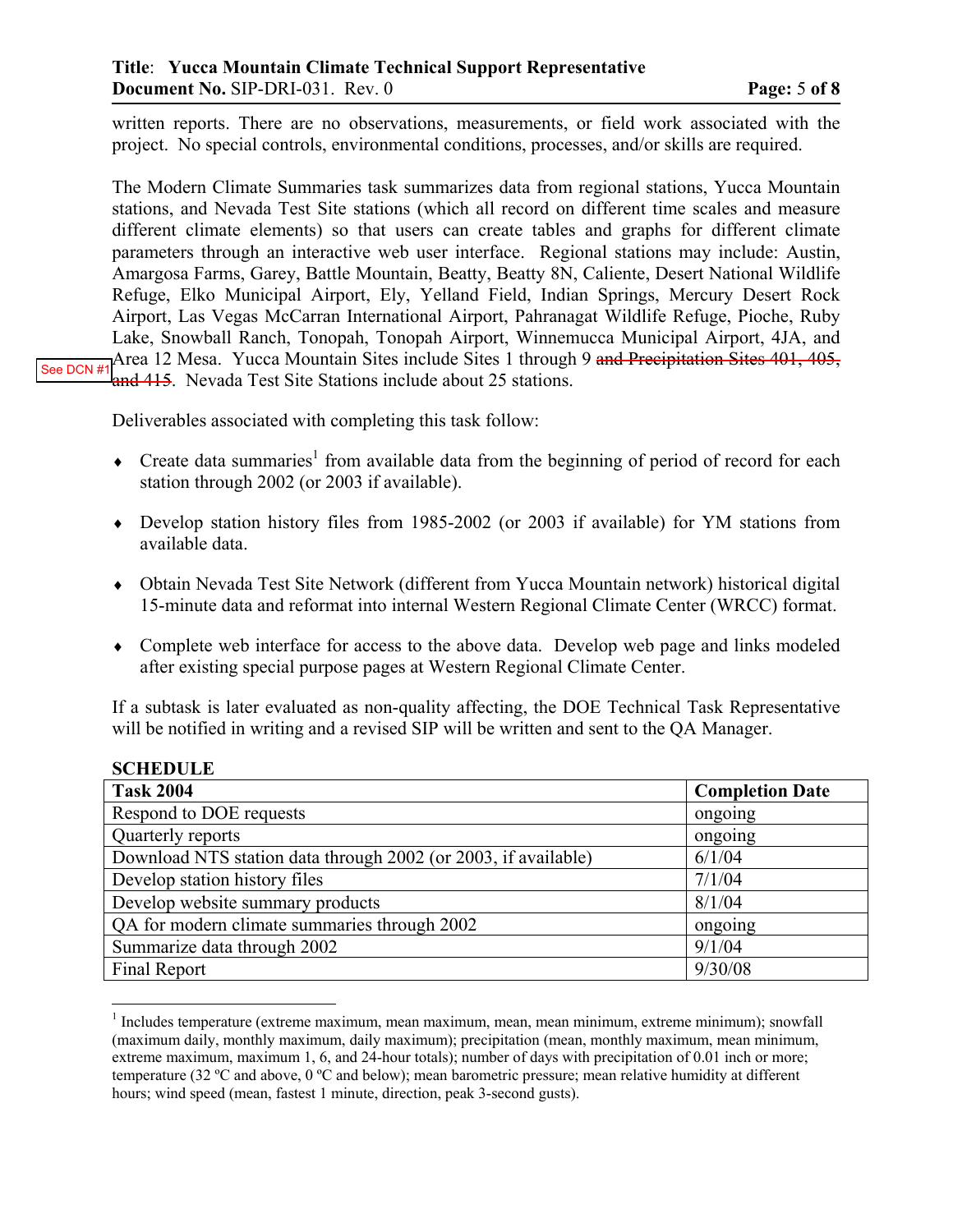Quarterly administrative reports will be submitted to the appropriate UCCSN coordinator. These reports will describe progress, plans, and problems in the effort on the project.

#### **INTERFACE CONTROLS**

Internal Interfaces: Saxon Sharpe, DRI External Interfaces: Eric Smistad, DOE/YMSCO

Information will be transferred across interfaces by electronic methods.

#### **STANDARDS**

There are no special standards and criteria for this task. No specific job skills are required beyond those stated in the position descriptions filed with the HRC.

## **IMPLEMENTING PROCEDURES/SCIENTIFIC NOTEBOOKS**

One routine process for this work is described in proposed implementing procedures IPR-022 and IPR-023. These IP's relate to the compilation of modern meteorology data. Two scientific notebooks will be kept: one for GIS-related procedures and one for reduction of climate data.

#### **SAMPLES**

No samples will be collected.

#### **EQUIPMENT**

No field or laboratory equipment will be used.

#### **SOFTWARE AND MODELS**

Programs such as Excel, Powerpoint, and Word are used to create reports, presentations and documents. Reduction of hourly and sub-hourly downloaded data is accomplished by internally written software by Western Regional Climate staff. Climate data will be displayed using [See DCN #1](#page-1-0) ArcView 3.3. The Western Climate Data System (WCDS v9.04) program and Arc View 3.3 will be qualified and used in accordance with QAP-3.2. No models will be developed.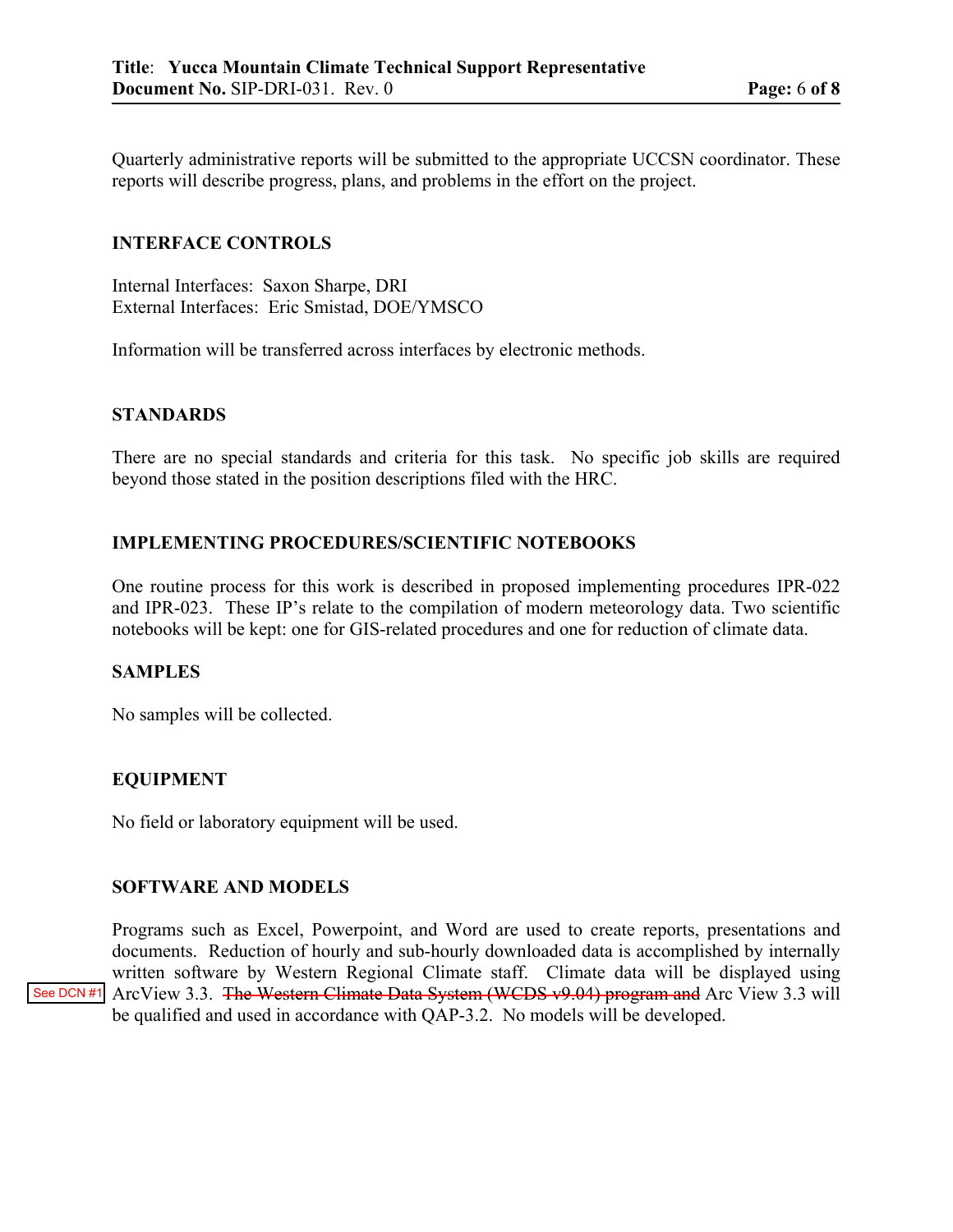#### **PROCUREMENTS AND SUBCONTRACTS**

No procurements or subcontracts are necessary.

#### **HOLD POINTS/DECISION POINTS**

There are no hold points/decision points as defined in the UCCSN QA Program for this work.

#### **QUALITY CONTROL**

Error associated with data reduction performed by task personnel will be minimized by verifying the accuracy of the reduced data to the raw data and that the reduction processes are accurate. Verification will be performed by someone other than the originator. These reviews will be documented in the scientific notebooks for this task and in conjunction with the technical report review. There is no objective or evaluation for precision.

Electronic data will be controlled by limited access to the computers that will contain those data. Each computer will be password protected. Data will be backed up on a regular basis. Access lists will be established for authorized users and these lists and the types of access will be listed in the applicable scientific notebooks. The accuracy of downloaded data is ensured with periodic checks as specified in IPR-022 and IPR-023 and documented with records submitted to the RPC. Accuracy and precision of developed data (modern meteorological variables) are controlled by procedures in IPR-022 and IPR-023.

## **DATA RECORDING, REDUCTION, AND REPORTING**

Data will be developed or used and controlled electronically in accordance with QAP-3.1, "Control of Electronic Data," to prevent tampering. Climate summary data will be reduced using the Western Climate Data System (WCDS v9.04) program. The historical climate summaries for regional stations, Yucca Mountain stations #1-9 and 3 precipitation stations, and Nevada Test Site stations were accepted data in the previous QA program. Currently, their appropriateness for use for QA work is undetermined. We are planning on using these data, however, if their status changes, and if deemed unacceptable, we will not use them for QA purposes. Data will be recorded in electronic form, backed up to prevent loss, and verified when converted, transferred or input manually. [See DCN #1](#page-1-0)

Data considered to be established fact by the scientific community need not undergo [See DCN #1](#page-1-0) qualification. It is not expected that this project will contain unqualified data but if so, it may be used in scientific investigations for corroboration purposes only. Unqualified data will be clearly labeled "unqualified" and traceability to their origin will be maintained.

Data that are used, reduced, or produced in this work will be submitted to the Technical Data Archive (TDA) and/or the BSC-maintained Technical Data Management System (TDMS) in